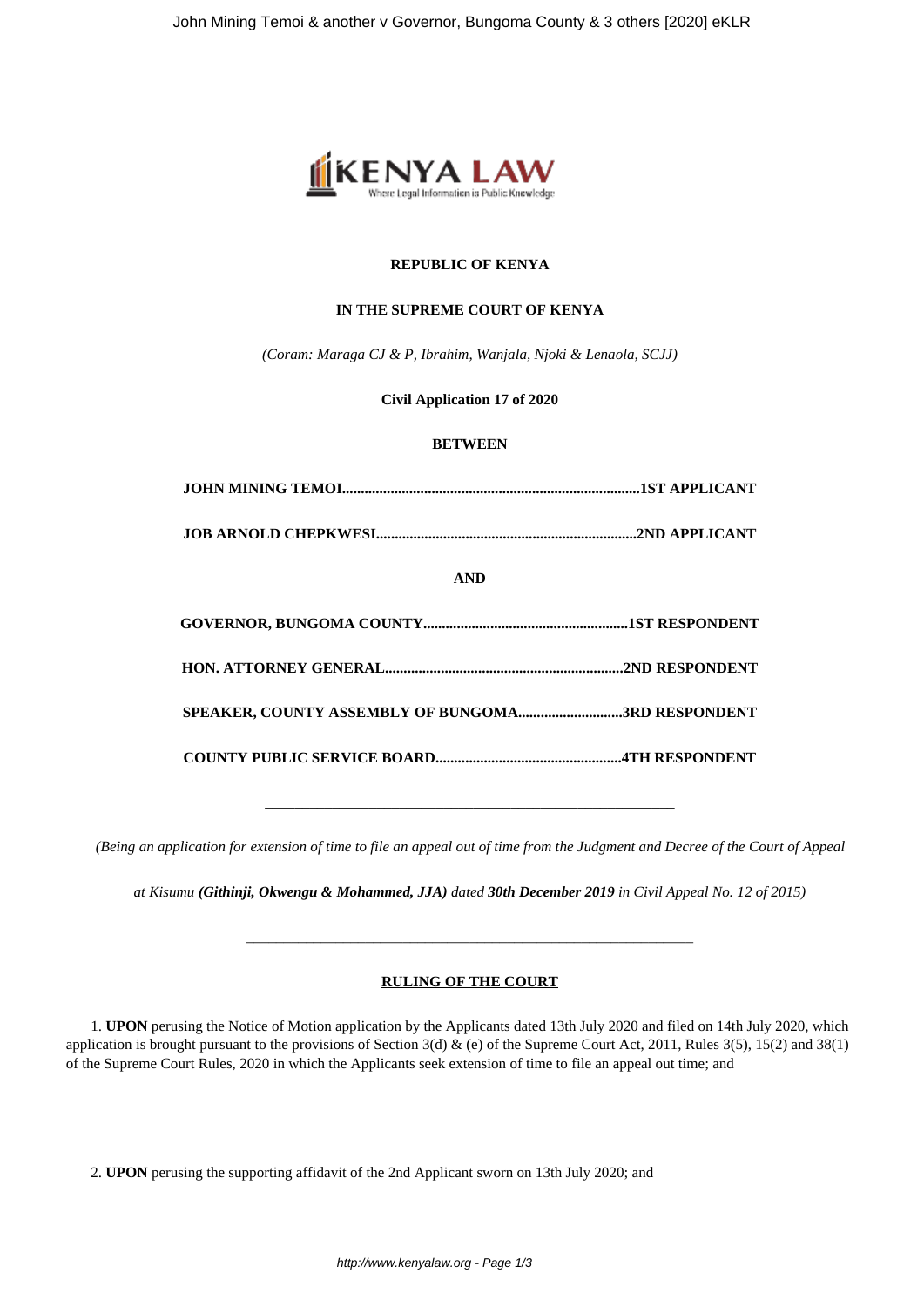3. **UPON** considering the written submissions by the Applicants dated 13th July 202o and filed on 14th July 2020 wherein the Applicants contend that the delay in filing an appeal to this Court was inadvertent, and was caused by the adverse effects posed by the Covid 19 pandemic, as well as the inability to timeously obtain legal counsel for representation on a *pro bono* basis and certified copies of types proceedings from the Court of Appeal; and

The 1st Respondent's submissions dated 14th August 2020 wherein it is contended that the application was without merit, that the delay is inexcusably inordinate, and that the right of extension is not a right that the Applicants deserve, in the instance; and

4. **HAVING** considered the application and the submissions filed by the Applicants and the 1st Respondent, by a unanimous decision of this Bench, we find that;

*(a) This Court has the jurisdiction to consider and allow an application for leave to extend time – see Anuar Loitiptip v. Independent Electoral & Boundaries Commission SC Petition (App.) No. 18 of 2018; [2018] eKLR as well as Section 21(3) of the Supreme Court Act and Rule 53 of the Supreme Court Rules, 2012;*

*(b) That an applicant seeking extension of time must satisfy the principles set out in Hamida Yaroi Shek Nuri v. Faith Tumaini Kombe & 2 others SC Petition (App.) No. 38 of 2018; [2019] eKLR, Nicholas Kiptoo Arap Korir Salat v. Independent Electoral & Boundaries Commission & 7 others SC (App) No. 16 of 2014; (2014) eKLR among other authorities on extension of time;*

*(c) We thus find that the Applicants have no reasonable or cogent explanation and did not adduce sufficient reasons for the delay in filing the intended appeal as failure to obtain legal representation is not a sufficient ground for this Court to exercise its discretion in an application for leave to file an appeal out of time where no evidence is tendered in that regard. And whereas the covid pandemic initially affected the ability of parties to access this Court, there is no evidence in the present case that the Applicants were unable to access this Court or the Court of Appeal in good time to file their appeal.*

*(d) Furthermore, the Applicants have not annexed to their application their intended Petition of Appeal or the grounds of appeal which they wish the Court to consider in their intended Petition of Appeal and to allow the proceedings before this Court to commence in accordance with Rules 38(2)(a) and 39(2) of the Supreme Court Rules, 2020 and as determined in Yusuf Gitau Abdallah v. Building Centre (K) Ltd Petition No. 27 of 2014; [2014] eKLR;*

*(e) The Applicants have also not explicitly stated what constitutional provisions they intend to rely upon in bringing the intended Appeal before this Court as was pronounced in Suleiman Mwamlole Warrakah & 2 others v Mwamlole Tchappu Mbwana & 4 others Petition No. 12 of 2018; [2018] eKLR.*

5. In the circumstances, we now make **ORDERS** as follows;

*(a) The Notice of Motion application by the Applicants dated 13th July 2020 and filed on 14th July 2020 is hereby dismissed;*

*(b) Each party shall bear its costs.*

6. Orders accordingly.

**DATED and DELIVERED at NAIROBI this 23rd day of September 2020**

**........................... ...............................**